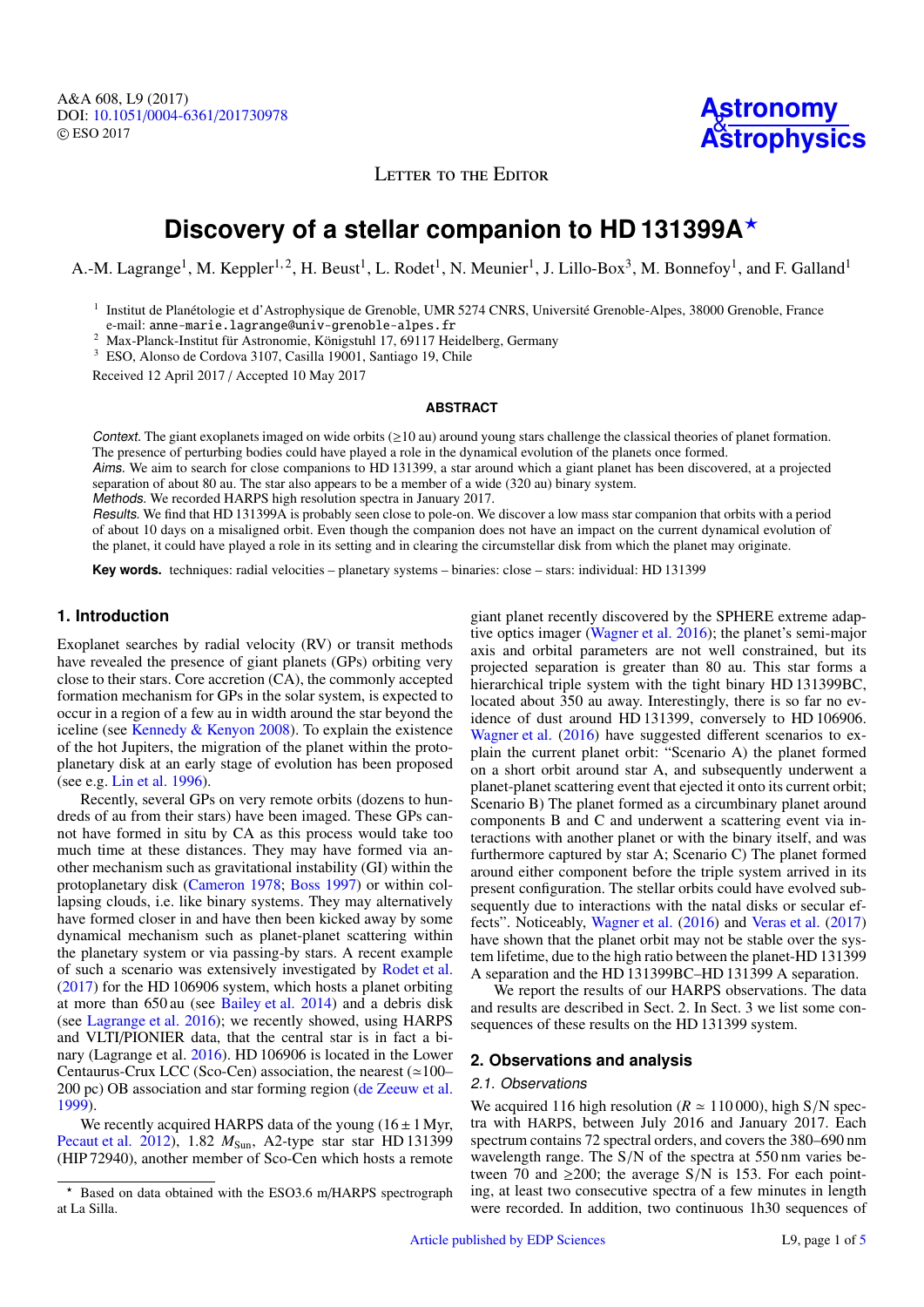

<span id="page-1-1"></span>[Fig. 1.](http://dexter.edpsciences.org/applet.php?DOI=10.1051/0004-6361/201730978&pdf_id=1) *1st row*: HARPS RV time series of HD 131399 (the error bars are lower than 30 m/s). *2nd row*: Bisector Velocity Span (BVS) as a function of RV. The y-scale is different from that in the first panel. *3rd row*: Clean Periodogram of the RV. *4th row*: Clean Periodogram of the BVS.

individual spectra were obtained to check for possible short-term variations.

The HD 131399 spectrum is characteristic of a low vsin(*i*) early-type star<sup>[1](#page-1-0)</sup>. The  $v \sin(i)$  measured on the cross-correlation early-type star<sup>1</sup>. The *v* sin(*i*) measured on the cross-correlation functions (CCF) is about 19 km s<sup>−1</sup>. No short-term variations are detected on timescales of minutes to hours, but huge RV variations are observed, with an amplitude of more than  $60 \text{ km s}^{-1}$ , on timescales of days. No correlation between the RV and bisector velocity span (hereafter BVS) measured on the CCFs are ob-served (see Fig[.1\)](#page-1-1). Finally, the Lomb-Scargle periodogram and clean periodograms of the RV indicate a peak at about 10 days (Fig. [1\)](#page-1-1), which is not present in the BVS periodogram.

The RVs measured with our SAFIR software [\(Galland et al.](#page-3-11) [2005\)](#page-3-11) are provided in Appendix A and shown in Fig. [1.](#page-1-1)

#### 2.2. Radial velocity analysis

The absence of correlation between RV and BVS indicates that the RV variations are not due to spots. Spots can also be ruled out given the star's early spectral type and the extremely high amplitude of the RV variations. Pulsations with periods as long as



<span id="page-1-2"></span>[Fig. 2.](http://dexter.edpsciences.org/applet.php?DOI=10.1051/0004-6361/201730978&pdf_id=2) Phase folded fit of HD 131399A RV variations.

Table 1. Fitted Keplerian orbit parameters ( $1\sigma$  error bars).

<span id="page-1-3"></span>

| Parameter                 | Companion                |
|---------------------------|--------------------------|
| $P$ [days]                | $9.92860 \pm 0.00004$    |
| e                         | $0.48916 \pm 0.00010$    |
| $\omega$                  | $-133.50291 \pm 0.02158$ |
| T0-2450000 [JDB]          | $4753.37543 \pm 0.00051$ |
| K(m/s)                    | $32920.770 \pm 4.380$    |
| $M \sin(i)$ [ $M_{Jup}$ ] | 452.67220                |
| $a$ [au]                  | 0.1185                   |
| $\sigma$ (constant) [m/s] | 19 18 1.20               |
| $\sigma$ (OMC) [m/s]      | 20.93                    |

10 days are not known today among A-type main sequence stars. We therefore attribute the RV variations to a close companion.

The RV data are very well fitted by a low mass star companion (*M* sin  $i = 0.43 M_{Sun}$ ) orbiting with a period of 9.9 days (hence with a semi-major axis  $a = 0.12$  au) and an eccentricity  $e = 0.49$ . The amplitude of the residuals is about 160 m s<sup>-1</sup>, compared to the 60 km s<sup>-1</sup> amplitude of the input RV data. The rms pared to the  $60 \text{ km s}^{-1}$  amplitude of the input RV data. The rms of the residuals is 30.6 m s<sup>-1</sup>, compared with the 19 km s<sup>-1</sup> rms<br>of the input RV data. Figure 2 shows the results of the fit made of the input RV data. Figure [2](#page-1-2) shows the results of the fit made using the YORBIT software [\(Ségransan et al.](#page-3-12) [2011\)](#page-3-12), and Table 1 summarizes the main parameters of the orbit.

#### **3. Discussion**

#### 3.1. Companion properties

The true mass  $M_p$  of the companion cannot be straightforwardly derived from the RV orbital fit. The mass derived from the YORBIT fit,  $M_p \sin i = 0.43 M_{Sun}$  (Table [1\)](#page-1-3) is obtained assuming  $M_p \ll M_*$ , where  $M_*$  is the mass of the central star. This assumption is valid for exoplanets, but may be questionable here. Classical Keplerian formalism gives the RV signal induced by a companion onto a star as

$$
v_{\text{rad}} = K \left( \cos(\omega + \nu) + e \sin \nu \right),\tag{1}
$$

where *K* is the amplitude,  $\omega$  is the argument of periastron, *e* is the eccentricity and *y* is the true anomaly on the orbit. The vorbit eccentricity, and  $\nu$  is the true anomaly on the orbit. The yorbit fits provide  $K$ ,  $\omega$ ,  $e$ , the orbital period  $P$ , and the time of periastron passage  $t_p$ . The amplitude *K* is related to the mass  $M_p$  as

$$
K = \frac{M_{\rm p} \sin i}{(M_{\rm p} + M_*)^{2/3}} \times \left(\frac{2\pi G}{P}\right)^{1/3} \frac{1}{\sqrt{1 - e^2}}.
$$
 (2)

Whenever  $M_{\rm p} \ll M_*$ , the  $(M_{\rm p} + M_*)^{2/3}$  term is usually approximated as  $M_{\rm p}^{2/3}$ , which allows  $M_{\rm p}$  sin *i* to be derived from the fit,

<span id="page-1-0"></span>The only other noticeable feature is a strong, narrow interstellar ab-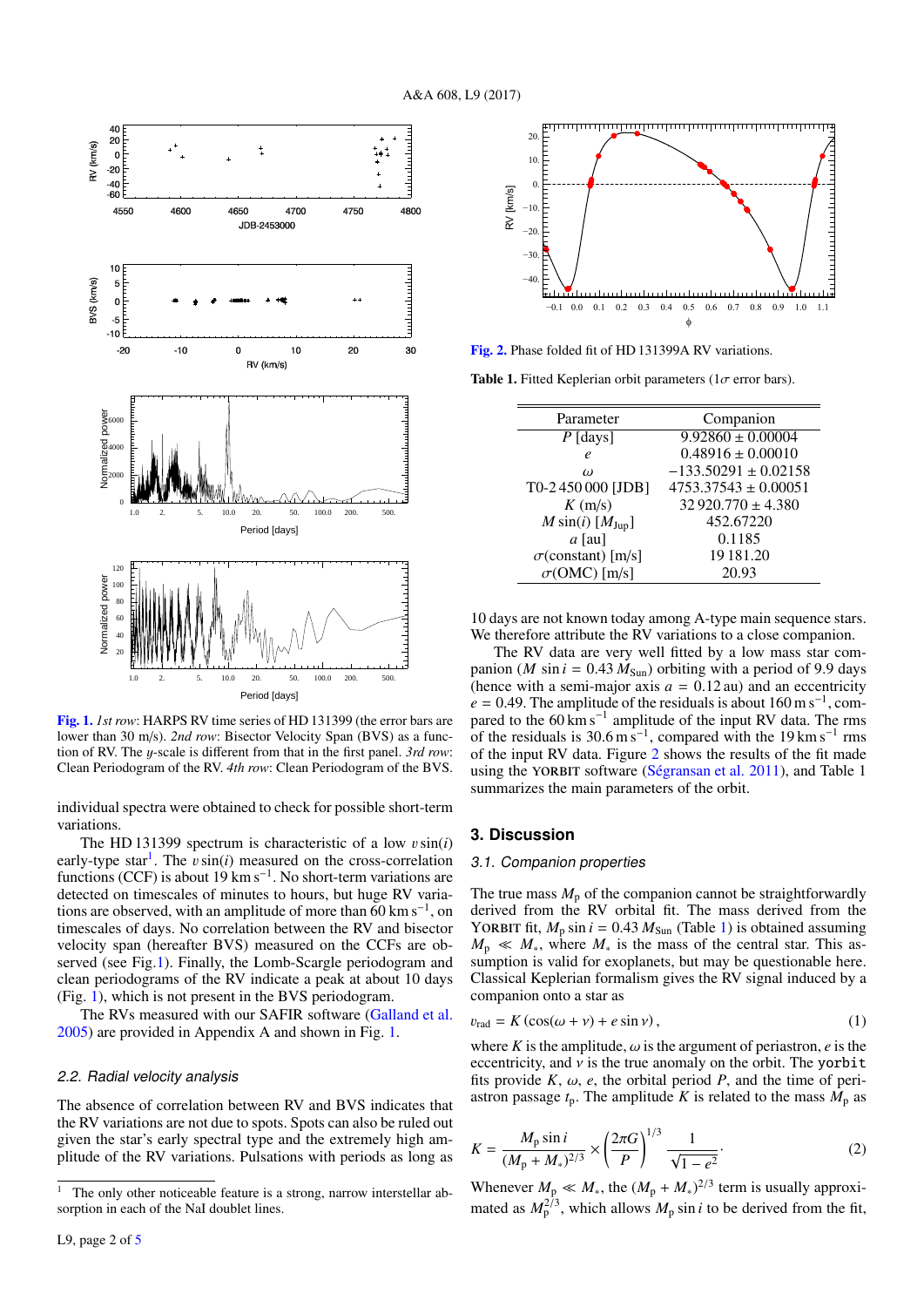

<span id="page-2-0"></span>[Fig. 3.](http://dexter.edpsciences.org/applet.php?DOI=10.1051/0004-6361/201730978&pdf_id=3) Relation between the mass  $M_p$  of the companion of HD 131399A and its orbital inclination with respect to the plane of the sky. Blue curve: assuming  $M_p \ll M_*$ ; red curve: general case (see text).

provided *M*<sup>∗</sup> is known. We must consider here the full formula, which changes the determination of  $M_p$  for a given sin *i*. Figure [3](#page-2-0) illustrates this correction, showing the relationship between sin *i* and  $M_p$  using the standard  $M_p \sin i$  determination (blue) and the full formula (red). We see that for any given inclination, the use of the standard approximation leads to an underestimation of *M*p. Noticeably, the minimum  $M_p$  value obtained for  $i = 90^\circ$  (edgeon configuration) is now  $0.51 M<sub>Sun</sub>$  instead of  $0.43 M<sub>Sun</sub>$ .

Determining precisely the maximum mass of the companion is not possible with the present data. To get a rough upper limit, we estimate the mass that would lead to a detectable spectrum of the secondary in the best conditions, i.e. at maximum velocities of both components and for a low vsin(*i*) companion. We only consider G-M companions as spectra of earlier type companions would be detectable. The maximum velocity of the secondary is estimated using the relation  $V_B/V_A = M_A/M_B$  (which is only true for circular orbits, and approximate for an eccentric orbit), where *V* and *M* refer to the maximum velocities and masses of A and B. Given the low vsin(*i*) of HD 131399A, both spectra should be largely resolved (no blend) at maximum velocities, so the CCF signal of the companion should only be compared to the noise. We then approximate that the companion is detectable if  $C/d \ge$ *S*/*N*, where d is the depth of the secondary CCF, *C* is the contrast between the primary and the secondary, and S/N is the signal-tonoise ratio. To get an order of idea of the depth of the companion CCF, we considered the CCFs of the G-M stars of our Harps survey of members of young and close-by associations that have  $v \sin(i) \leq 5$  km s<sup>-1</sup>. A large scatter is found, from 0.2 to 0.5, for the CCF denths In a favourable case where the denth is 0.5 for the CCF depths. In a favourable case where the depth is 0.5, we find that companions earlier than K0 should give detectable spectroscopic signatures. Hence the companion spectral type is earlier than K0 and its mass lower than about 0.6–0.8  $M_{\odot}$ .

HD 131399A has a *v*sin *i* of 19 km s<sup>-1</sup>, which is lower the mean *v*sin *i* of early A-type stars. From the study of than the mean  $v \sin i$  of early A-type stars. From the study of 191 stars with masses in the range 1.6–2.0  $M_{Sun}$ , [Zorec & Royer](#page-3-13) [\(2012\)](#page-3-13) get a distribution of equatorial velocities peaking at about 150 km s<sup>−</sup><sup>1</sup> . Assuming this value for HD 131399A would imply an inclination of HD 131399 rotation axis  $i \le 10°$ . In addition, given the *M* sin(*i*) of the companion and its maximum mass, we given the *M* sin(*i*) of the companion and its maximum mass, we conclude that the companion orbit is very inclined with respect to the equatorial plane of the primary. This conclusion is also supported by the eccentric nature of the orbit. Tight binaries are known to undergo tidal circularization during the pre-main sequence phase up to periods of 8–10 days [\(Melo et al.](#page-3-14) [2001\)](#page-3-14). The HD 131399A pair falls close to this threshold and thus might not be circularized yet. However, due to the high eccentricity

of HD 131399A companion, tides should be active at periastron. In this case, even if it is not fully circularized today, the orbit should have moderate eccentricity  $(≤0.1)$ . The observed high eccentricity is an indication of strong ongoing or past gravitational perturbations onto this system that could also have caused a misalignment with the star's equatorial plane.

These perturbations could arise or have arisen from the distant pair HD 131399BC. [Wagner et al.](#page-3-9) [\(2016\)](#page-3-9) report for the wide A-BC orbit an inclination between 45° and 65° with respect to the plane of the sky, i.e. also with respect to the HD 131399A equatorial plane if we assume a pole-on configuration. This could trigger a misalignment of the stellar companion, possibly via Kozai-Lidov (KL) cycles [\(Kozai](#page-3-15) [1962\)](#page-3-15), which are known to cause large amplitude eccentricity and inclination variations. We note that we do not expect KL cycles to be currently active on the orbit. KL cycles in triple systems are characterized by an oscillation period that basically scales as  $(M_{\text{tot}}/M_{\text{in}}) \times (P_{\text{out}}^2/P_{\text{in}})$  within a factor of order unity (see [Beust & Dutrey](#page-3-16) [2006;](#page-3-16) [Krymolowski & Mazeh](#page-3-17) [1999;](#page-3-17) and [Ford et al.](#page-3-18) [2000\)](#page-3-18), where  $P_{\text{out}}$  is the orbital period of the outer perturber,  $P_{\text{in}}$  is the inner orbital period,  $M_{\text{tot}}$  is the total mass, and  $M_{\text{in}}$  is the mass of the central body. Taking  $P_{\text{in}} = 9.9 \text{ days}$ ,  $P_{\text{out}} = 3556 \text{ yr}, M_{\text{in}} = 1.82 M_{\text{Sun}}, M_{\text{tot}} = 1.82 + 0.96 + 0.6 M_{\text{Sun}},$ this gives a KL oscillation period of ∼1 Gyr. This very slow precession induced to the central binary is likely to be overriden by the orbital advance due to General Relativity if not by tides, as shown by [Fabrycky & Tremaine](#page-3-19) [\(2007\)](#page-3-19) and [Beust et al.](#page-3-20) [\(2012\)](#page-3-20). The orbit could nevertheless have been wider in the past and been subject to KL cycles from the outer pair, thanks to a larger *P*in. In this case, tides started to act at periastron in peak eccentricity phases of the KL cycles. This caused the orbit to shrink to its present-day state. This process, known as Kozai migration, was described by [Wu & Murray](#page-3-21) [\(2003\)](#page-3-21), [Fabrycky & Tremaine](#page-3-19) [\(2007\)](#page-3-19), and [Beust et al.](#page-3-20) [\(2012\)](#page-3-20). It naturally generates shortperiod but misaligned orbits, and could possibly have been at work in the HD 131399 system.

#### 3.2. Link with planetary systems

HD 131399 thus appears to be a hierarchical multiple system made of two pairs of stars. While the HD 131399BC pair is a binary separated by a few au, HD 131399A is a very tight binary, with a separation of 0.12 au. The 17 confirmed imaged planets orbiting stars and with masses  $\leq 16 M_{Jup}$  (to take into account possible metallicity effects on the limit mass for deuterium burning, [Spiegel et al.](#page-3-22) [2011\)](#page-3-22) orbit further than 20 au, except  $\beta$  Pic b (9 au), HR8799 e (14 au), and 51 Eri b (14 au). These remote GPs cannot a priori have formed situ by classical CA [\(Kennedy & Kenyon](#page-3-0) [2008\)](#page-3-0), even though pebble accretion could help form CA planets at larger separations (tens of au) from their host stars than previously expected [\(Bitsch et al.](#page-3-23) [2015\)](#page-3-23). These GPs are then regarded as good candidates for GI formation. Yet, among these 17 systems, we note that 7 are members of binary systems, with separations between fractions of au (HD 106906, HD 131399) and hundreds of au (2000 au for 51 Eri, [Feigelson et al.](#page-3-24) [2006\)](#page-3-24). Of course, the actual number of binaries could be higher (hence greater than 50%).

#### 3.3. Impact on the planet dynamical history

The planet HD 131399A b is thus a rare example of a circumbinary planet imbedded in a quadruple stellar system. Two major dynamical issues can be raised concerning the planet. The first is its stability, which is not clear [\(Wagner et al.](#page-3-9) [2016\)](#page-3-9) given its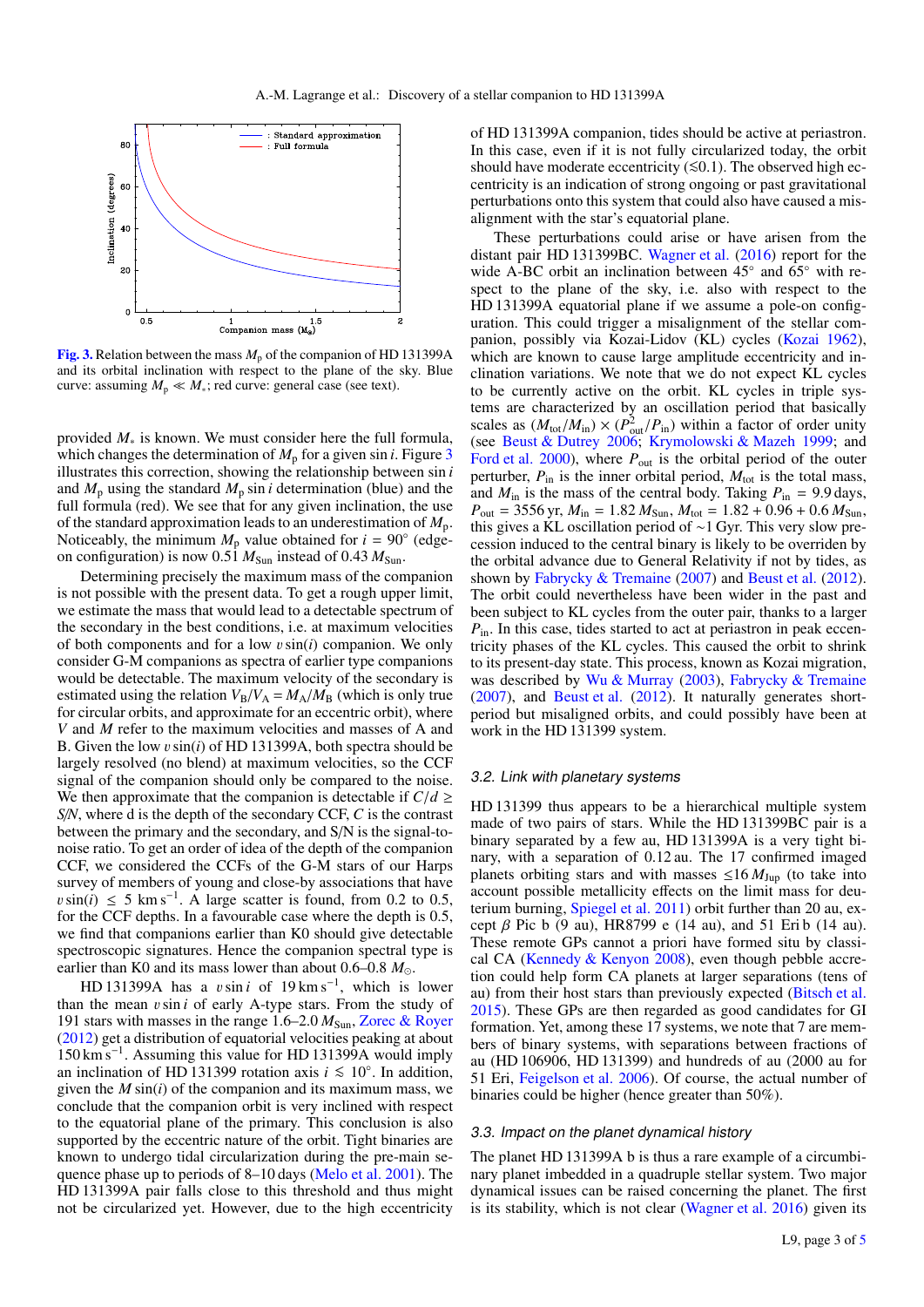not-so-small separation compared to the separation between the two binaries. Even though the planet's current orbit (eccentricity, semi-major axis, etc.) is not well characterized and given the very short separation between both stars, it is very probable that the binary nature of HD 131399A does not play a role in the current stability of the planet. We also note that considering the probable misalignment of the inner binary orbit with respect to the central star's equatorial plane, no hypothesis about the current orbital plane of the planet can be proposed.

The second issue is the past dynamical history of the planet and its present-day orbital evolution. If we assume that it did not form in situ, then it might either have formed orbiting the HD 131399BC pair and then been captured by HD 131399A, or it may have formed by conventional CA as a circumbinary planet orbiting HD 131399A, but closer than today, and been subject to dynamical ejection to reach its current remote orbit. In the latter scenario, the binary nature of HD 131399A could have played an active role. [Rodet et al.](#page-3-4) [\(2017\)](#page-3-4) recently investigated a model to explain the formation of the distant planet (∼700 au) imaged around HD 106906. In this scenario, the recently discovered binary nature of HD 106906 (Lagrange et al. [2016\)](#page-3-6) plays a crucial role. The planet first forms at a standard distance in the circumbinary disk. Then it is subject to inward migration due to viscous interaction with the disk, and gets captured in a mean-motion resonance with the binary. The resonant interaction causes an increase in the planet's eccentricity that drives it too close to the binary at periastron, so that it finally gets ejected by a close encounter. A similar scenario could easily be considered for HD 131399Ab. [Rodet et al.](#page-3-4) [\(2017\)](#page-3-4) has shown that a key point for this scenario is the eccentricity of the HD 106906 binary. The resonant eccentricity increase of the planet that furthermore leads to a close encounter is a direct consequence of the binary's eccentricity. With a circular binary, the planet, once captured in resonance with it, would remain there forever. The HD 131399A pair's high eccentricity obviously reinforces the similarity between the two cases. The main difference is the presence of the outer pair HD 131399BC. The weakest point in the [Rodet et al.](#page-3-4) [\(2017\)](#page-3-4) scenario is the stabilization of the planet on its current wide bound orbit. Most of the time, the close encounter with the central binary actually leads to a definitive ejection of the planet. [Rodet et al.](#page-3-4) [\(2017\)](#page-3-4) invoke stabilization via interaction with passing-by stars, and reach the conclusion that it is unlikely although not to be excluded. In the HD 131399 case, the outer pair could easily have played a similar role to the hypothetical stellar fly-bys in the HD 106906 system; the main difference is that the outer pair is known and bound to the system, thus permanently exerting gravitational perturbations onto the planet.

If the central binary itself could have undergone Kozai migration triggered by the outer pair (see above), this would increase the likelihood of the proposed scenario. Resonant capture of the planet could indeed be due to the migration of the planet or to the Kozai-induced migration of the binary. Moreover, the planet eccentricity could have been enhanced by KL cycles induced by the outer pair with no need of resonant capture. Obviously, a dedicated deeper dynamical study is required to investigate the proposed scenario and its variants.

The present-day dynamical interaction of the planet with the outer pair also needs to be investigated. As noted above, no relevant hypothesis about the coplanarity of the various orbits can be made. If the current orbit of HD 131399Ab is significantly inclined with respect to the wide orbit between the two binaries, then the planet could still be subject to KL cycles due to the outer pair. In that case, the planet would have regular high eccentricity phases with repeated periastron passages down to a few au. These episodes could easily have caused the destruction of any remaining circumstellar (CS) disk around HD 131399A and thus explain the current absence of CS material. Assuming the orbital parameters given by [Wagner et al.](#page-3-9) [\(2016\)](#page-3-9), the period of these KL oscillations should be ∼40 000 yr. This is short enough for them to have carved the remaining CS disk.

## **4. Concluding remarks**

HD 131399 is a fascinating complex system with many interrelated dynamical issues. The binary nature of the central star that we evidence in this paper may have played an important role in the generation of the system's current configuration. Various dynamical studies need to be conducted to investigate its history and its present-day dynamics. Also, many still unknown parameters need to be better constrained to allow a more focused study. A direct detection using interferometers of the HD 131399 A companion, if possible, would help constrain its mass and orbit. Longer term astrometric follow-up of the orbital motion of the planet and of the outer pair will help refine the tentative orbital determination of [Wagner et al.](#page-3-9) [\(2016\)](#page-3-9) and probe the hypothesis of ongoing KL cycles for the planet.

*Note added in proof.* Shortly after this letter was accepted for publication, [Nielsen et al.](#page-3-25) [\(2017\)](#page-3-25) questioned the reality of the HD 131399 b planet and claimed the source is instead a background star. Monitoring of the astrometry, as well as a more detailed spectroscopy, will be decisive in order to disentangle the two hypotheses. In any case, the results on the binarity of the central star presented in the present paper are not affected.

*Acknowledgements.* We acknowledge support from the French CNRS and the support from the Agence Nationale de la Recherche (ANR-14-CE33-0018), the OSUG LABEX. A.M.L. thanks P. Rubini for his help on the developments of our RV measurement tool SAFIR, and D. Ségransan for providing us with Yorbit.

#### **References**

- <span id="page-3-5"></span>Bailey, V., Meshkat, T., Reiter, M., et al. 2014, [ApJ, 780, L4](http://linker.aanda.org/10.1051/0004-6361/201730978/1)
- <span id="page-3-16"></span>Beust, H., & Dutrey, A. 2006, [A&A, 446, 137](http://linker.aanda.org/10.1051/0004-6361/201730978/2)
- <span id="page-3-20"></span>Beust, H., Bonfils, X., Montagnier, G., Delfosse, X., & Forveille, T. 2012, [A&A,](http://linker.aanda.org/10.1051/0004-6361/201730978/3) [545, A88](http://linker.aanda.org/10.1051/0004-6361/201730978/3)
- <span id="page-3-23"></span>Bitsch, B., Lambrechts, M., & Johansen, A. 2015, [A&A, 582, A112](http://linker.aanda.org/10.1051/0004-6361/201730978/4)
- <span id="page-3-3"></span>Boss, A. P. 1997, [Science, 276, 1836](http://linker.aanda.org/10.1051/0004-6361/201730978/5)
- <span id="page-3-2"></span>Cameron, A. G. W. 1978, [Moon and Planets, 18, 5](http://linker.aanda.org/10.1051/0004-6361/201730978/6)
- <span id="page-3-28"></span>Delorme, P., Gagné, J., Girard, J. H., et al. 2013, [A&A, 553, L5](http://linker.aanda.org/10.1051/0004-6361/201730978/7)
- <span id="page-3-7"></span>de Zeeuw, P. T., Hoogerwerf, R., de Bruijne, J. H. J., Brown, A. G. A., & Blaauw, A. 1999, [AJ, 117, 354](http://linker.aanda.org/10.1051/0004-6361/201730978/8)
- <span id="page-3-19"></span>Fabrycky, D., & Tremaine, S. 2007, [ApJ, 669, 1298](http://linker.aanda.org/10.1051/0004-6361/201730978/9)
- <span id="page-3-24"></span>Feigelson, E. D., Lawson, W. A., Stark, M., Townsley, L., & Garmire, G. P. 2006, [AJ, 131, 1730](http://linker.aanda.org/10.1051/0004-6361/201730978/10)
- <span id="page-3-18"></span>Ford, E. B., Kozinsky, B., & Rasio, F. A. 2000, [ApJ, 535, 385](http://linker.aanda.org/10.1051/0004-6361/201730978/11)
- <span id="page-3-11"></span>Galland, F., Lagrange, A.-M., Udry, S., et al. 2005, [A&A, 443, 337](http://linker.aanda.org/10.1051/0004-6361/201730978/12)
- <span id="page-3-0"></span>Kennedy, G. M., & Kenyon, S. J. 2008, [ApJ, 673, 502](http://linker.aanda.org/10.1051/0004-6361/201730978/13)
- <span id="page-3-15"></span>Kozai, Y. 1962, [AJ, 67, 591](http://linker.aanda.org/10.1051/0004-6361/201730978/14)
- <span id="page-3-17"></span>Krymolowski, Y., & Mazeh, T. 1999, [MNRAS, 304, 720](http://linker.aanda.org/10.1051/0004-6361/201730978/15)
- <span id="page-3-6"></span>Lagrange, A.-M., Langlois, M., Gratton, R., et al. 2016, [A&A, 586, L8](http://linker.aanda.org/10.1051/0004-6361/201730978/16)
- <span id="page-3-1"></span>Lin, D. N. C., Bodenheimer, P., & Richardson, D. C. 1996, [Nature, 380, 606](http://linker.aanda.org/10.1051/0004-6361/201730978/17)
- <span id="page-3-27"></span>Malkov, O. Y., Tamazian, V. S., Docobo, J. A., & Chulkov, D. A. 2012, [A&A,](http://linker.aanda.org/10.1051/0004-6361/201730978/18) [546, A69](http://linker.aanda.org/10.1051/0004-6361/201730978/18)

<span id="page-3-14"></span>Melo, C. H. F., Covino, E., Alcalá, J. M., & Torres, G. 2001, [A&A, 378, 898](http://linker.aanda.org/10.1051/0004-6361/201730978/19)

- <span id="page-3-25"></span>Nielsen, E. L., De Rosa, R. J., Rameau, J., et al. 2017, [AJ, 154, 6](http://linker.aanda.org/10.1051/0004-6361/201730978/20)
- <span id="page-3-8"></span>Pecaut, M. J., Mamajek, E. E., & Bubar, E. J. 2012, [ApJ, 746, 154](http://linker.aanda.org/10.1051/0004-6361/201730978/21)
- <span id="page-3-4"></span>Rodet, L., Beust, H., Bonnefoy, M., et al. 2017, [A&A 602, A12](http://linker.aanda.org/10.1051/0004-6361/201730978/22)
- <span id="page-3-12"></span>Ségransan, D., Mayor, M., Udry, S., et al. 2011, [A&A, 535, A54](http://linker.aanda.org/10.1051/0004-6361/201730978/23)
- <span id="page-3-26"></span>Simon, M., Ghez, A. M., Leinert, C., et al. 1995, [ApJ, 443, 625](http://linker.aanda.org/10.1051/0004-6361/201730978/24)
- <span id="page-3-22"></span>Spiegel, D. S., Burrows, A., & Milsom, J. A. 2011, [ApJ, 727, 57](http://linker.aanda.org/10.1051/0004-6361/201730978/25)
- <span id="page-3-10"></span>Veras, D., Mustill, A. J., & Gänsicke, B. T. 2017, [MNRAS, 465, 1499](http://linker.aanda.org/10.1051/0004-6361/201730978/26)
- <span id="page-3-9"></span>Wagner, K., Apai, D., Kasper, M., et al. 2016, [Science, 353, 673](http://linker.aanda.org/10.1051/0004-6361/201730978/27)
- <span id="page-3-21"></span>Wu, Y., & Murray, N. 2003, [ApJ, 589, 605](http://linker.aanda.org/10.1051/0004-6361/201730978/28)
- <span id="page-3-13"></span>Zorec, J., & Royer, F. 2012, [A&A, 537, A120](http://linker.aanda.org/10.1051/0004-6361/201730978/29)